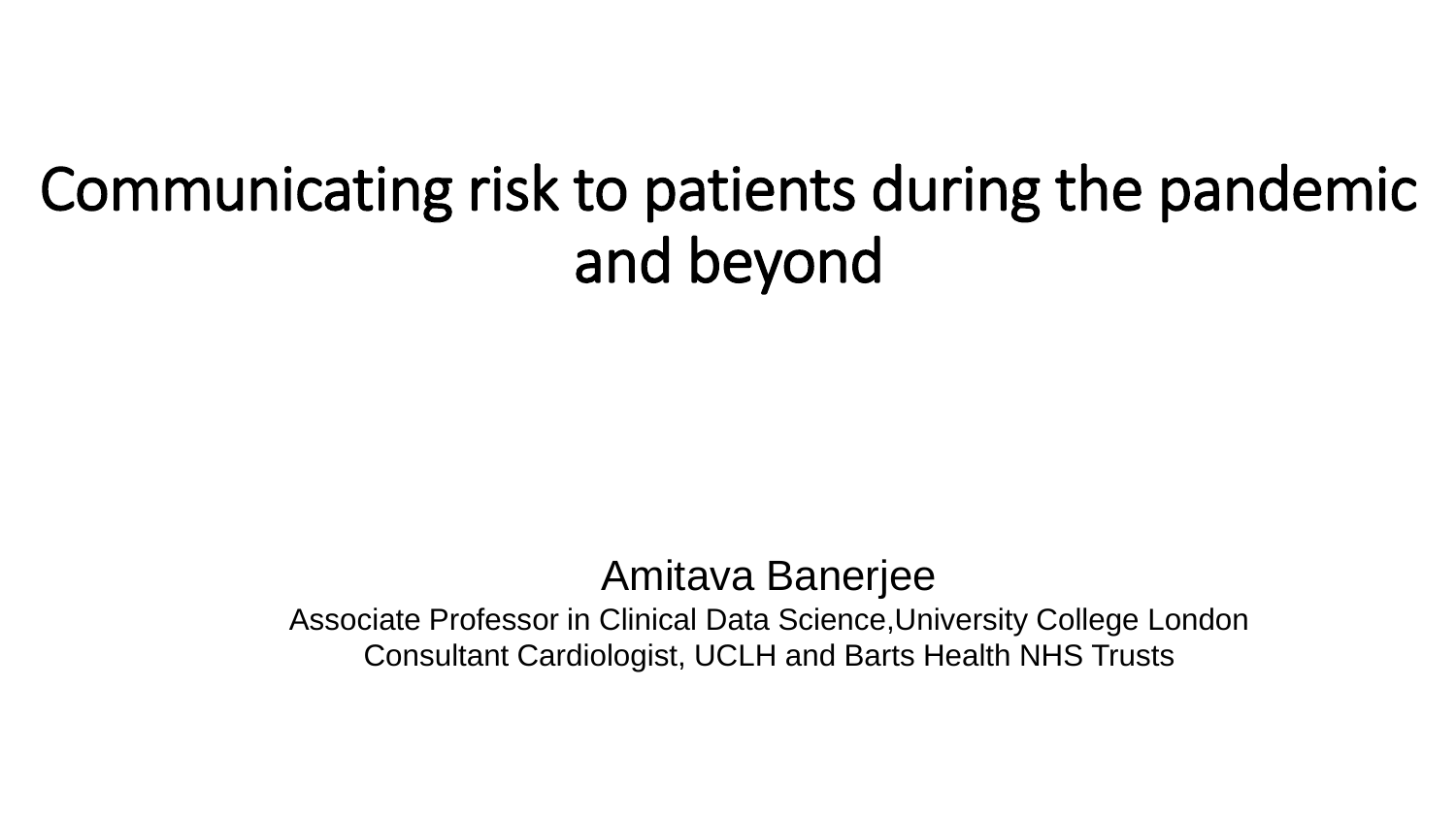How is this risk information useful in an individual's care?



What are the guidelines for developing risk information?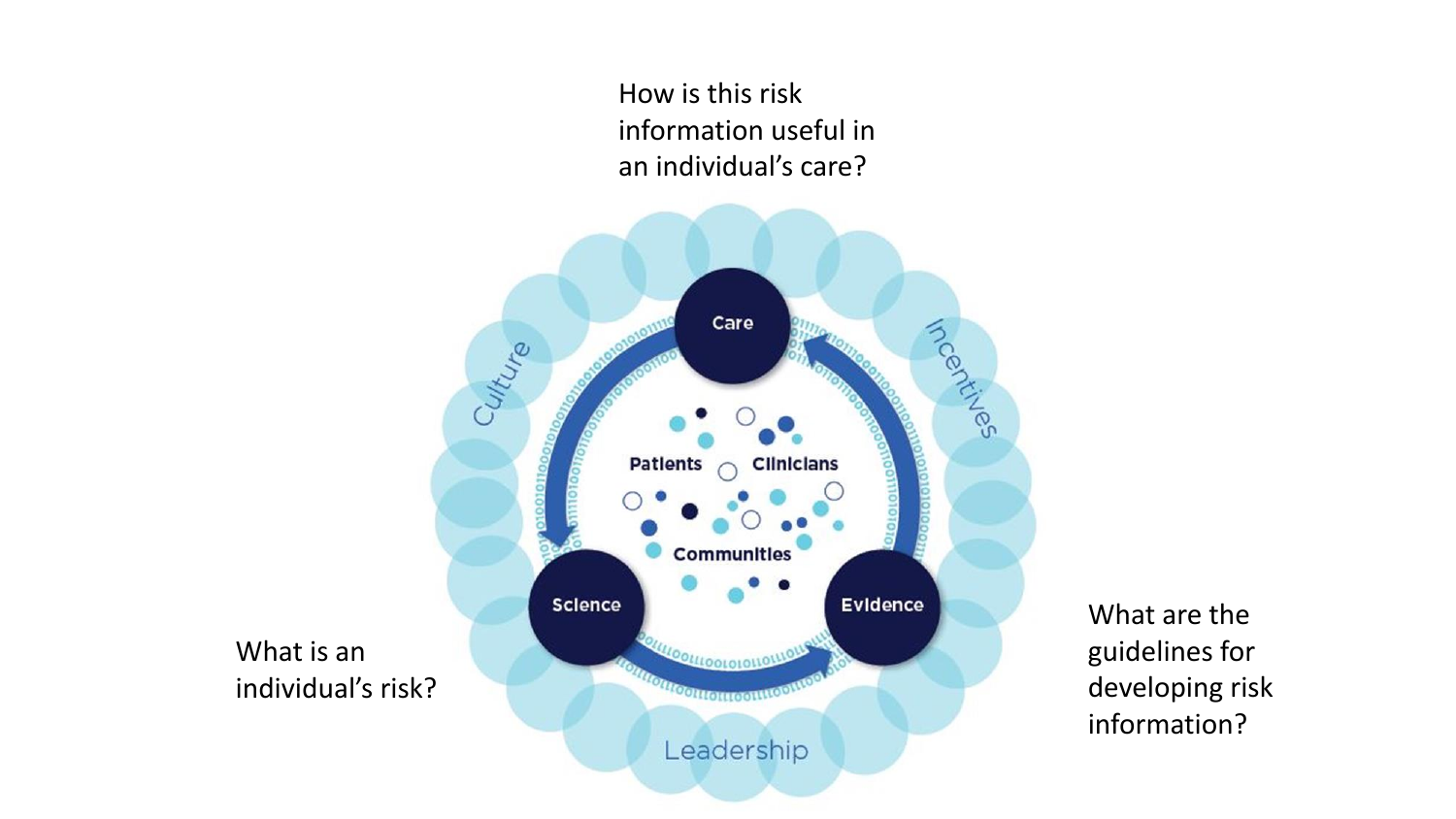